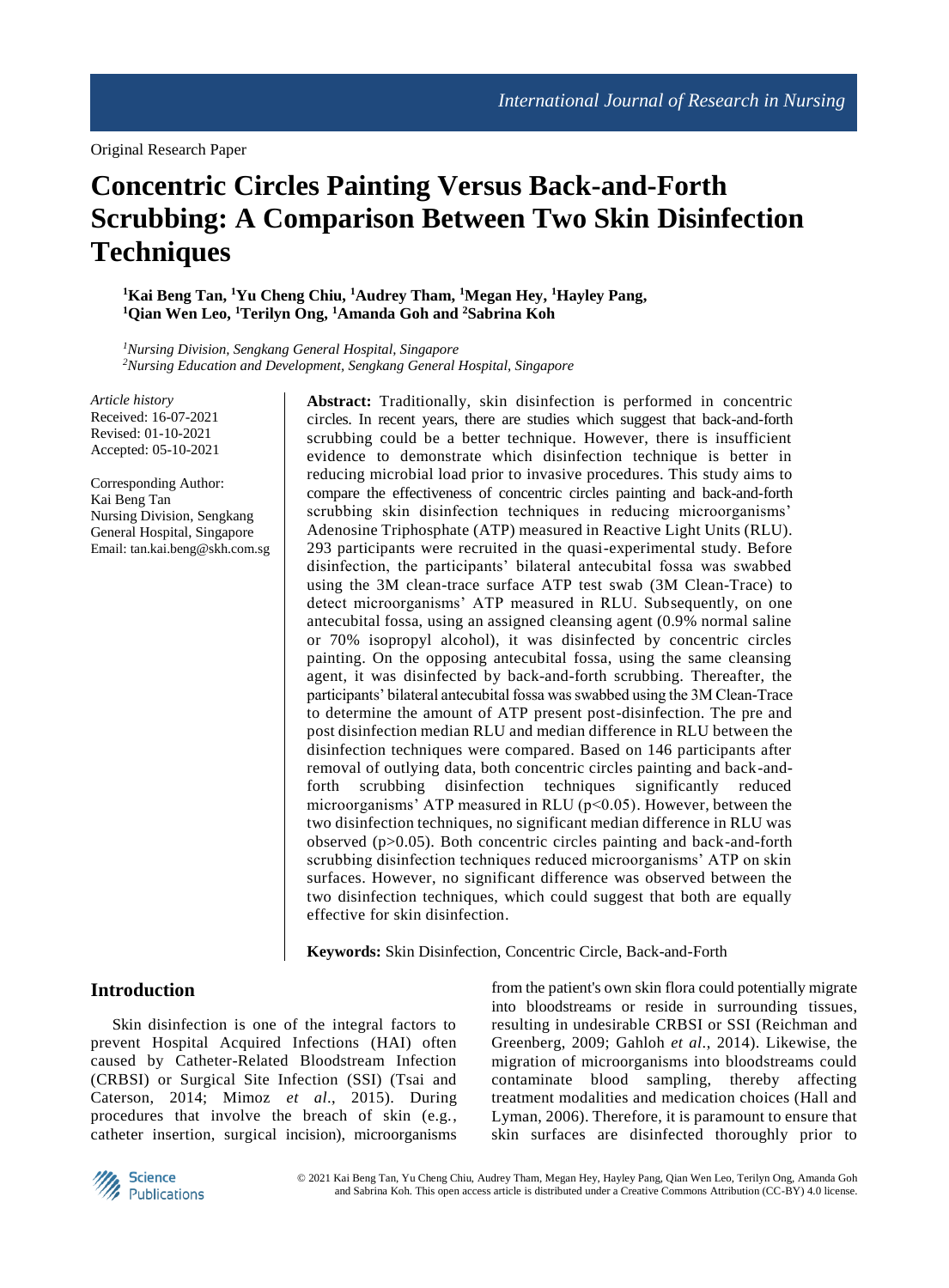invasive procedures, to prevent the detrimental effects of HAI such as poor wound healing, prolonged use of antibiotics and increased morbidity, hospitalization stay and medical cost (Hensley and Monson, 2015).

Traditionally, skin disinfection is performed by applying the cleansing agent in circular motion away from where the breach of skin occurs. This technique works well with aqueous-based cleansing agents that require a longer drying duration and it prevents contaminants from being reintroduced into the disinfected site (Baron *et al*., 2005). However, in recent years, the back-and-forth scrubbing technique has been suggested to be more effective in reducing microorganisms on skin surfaces. By creating friction, it facilitates the cleansing agent to penetrate deeply into multiple layers of the skin where the breach of skin occurs, thereby removing a greater amount of microorganisms in the top dermal layers of the skin (Stonecypher, 2009; Silva, 2014). Therefore, as concentric circles painting and back-and-forth scrubbing disinfection techniques are fairly divergent, this study aims to compare the effectiveness between the two techniques in reducing the amount of microorganisms' Adenosine Triphosphate (ATP) present on skin surfaces.

# **Methods**

#### *Research Design*

The quasi-experimental study was conducted in Sengkang General Hospital (SKH), a regional hospital in Singapore from 1 September 2020 to 25 September 2020 with approval by the SingHealth Centralised Institutional Review Board, Ref: 2020/2734. The study had eight data collectors and the participants were recruited through email invitation and walk-in attendance. To be recruited into the study, the participants had to be a staff of SKH, at least 21 years old and have no allergy to 0.9% normal saline or 70% isopropyl alcohol. A total of 293 participants were recruited and written informed consents were sought. The participants were then assigned by the data collectors into two groups (0.9% normal saline or 70% isopropyl alcohol) in an alternating manner before commencing the skin disinfection.

# *Data Collection*

Prior to skin disinfection, the participants' bilateral antecubital fossa was swabbed using the 3M clean-trace surface ATP test swab (3M Clean-Trace) to detect the presence of microorganisms' ATP measured in Reactive Light Units (RLU). The swabbing was performed by the data collector in a vertical followed by horizontal plane covering an area of 5×5 cm and it was repeated twice. The 3M Clean-Trace was utilised in the study as it has the capability of detecting ATP, which is an indicator of organic residues present in microorganisms and it rapidly assesses cleaning effectiveness (3M, 2020).

For participants assigned to the 0.9% normal saline group, a sterile disposable dressing set was prepared for each participant and 20 mL of 0.9% normal saline was poured into the dressing set. The cotton balls inside the dressing sets were soaked in 0.9% normal saline and dried briefly using the tweezers within the dressing set. For participants assigned to the 70% isopropyl alcohol group, three pieces of individually foil wrapped 70% isopropyl alcohol swabs were prepared for each participant.

Irrespective of the participants' assigned group, all of them received both skin disinfection techniques. On one antecubital fossa, a clockwise outward concentric circles painting was performed covering an area of 5×5 cm. The process was repeated twice and a new cotton ball was used each time. The opposing antecubital fossa was disinfected by back-and-forth scrubbing in a vertical plane moving from left to right covering an area of 5×5 cm. The process was also repeated twice.

After skin disinfection, the participants' bilateral antecubital fossa was swabbed using the 3M Clean-Trace to determine the amount of microorganisms' ATP present after disinfection. The swabbing was performed in a vertical followed by horizontal plane covering an area of 5×5 cm and it was repeated twice.

#### *Data Analysis*

To determine the reduction of microorganisms' ATP before and after skin disinfection, the pre and post disinfection median RLU for both concentric circles painting and back-and-forth scrubbing was compared. Correspondingly, to determine the effectiveness between the disinfection techniques, the median difference in RLU of concentric circles painting and back-and-forth scrubbing was compared. Normality tests revealed that the data obtained were highly skewed and Wilcoxon Signed Rank and Mann Whitney U tests were performed to analyse the data. The level of significance was set at  $\alpha = 0.05$ . All analyses were performed using the SPSS statistical software (version 14.0, SPSS, Chicago, Illinois).

# **Results**

A total of 293 participants were recruited but only 146 were included in the analysis as uncontrollable environmental conditions (e.g., temperature, humidity) affected the microorganisms' ATP levels. Demographic profile of the participants is reflected in Table 1.

Wilcoxon Signed Rank test was performed to compare the median reduction in RLU for concentric circles painting and back-and-forth scrubbing, pre and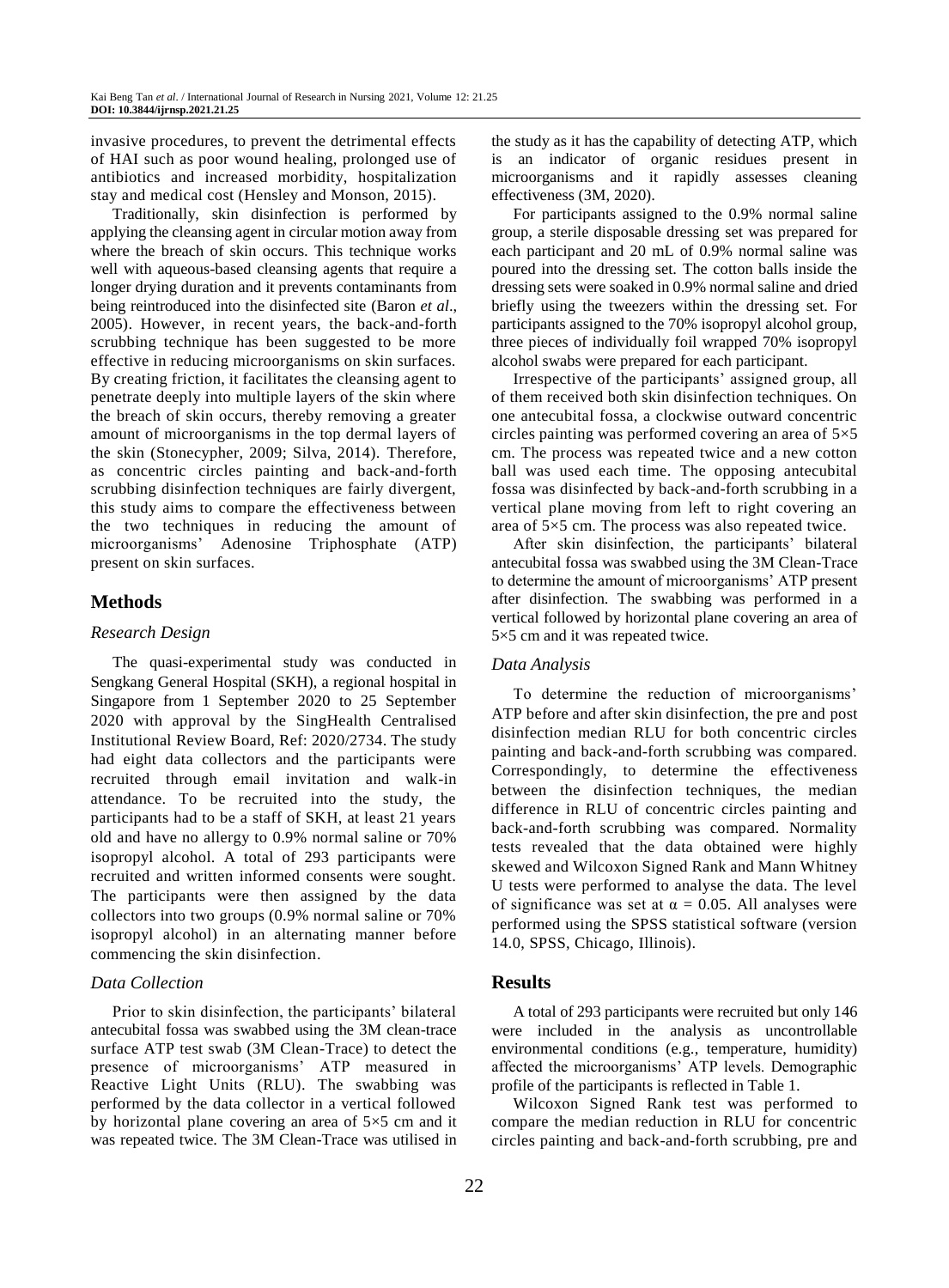post-disinfection (Table 2). As both concentric circles painting and back-and-forth scrubbing had a p value of <0.001, there is a significant median reduction in RLU for both techniques.

To compare the efficacy of concentric circles painting and back-and-forth scrubbing technique, Mann-Whitney U test was performed. Regardless of cleansing solutions used, the median reduction between back-and-forth scrubbing and concentric circles painting technique was found to be insignificant (Table 3).

The median difference in RLU was -2956 (-6256, 1151) for concentric circles painting and -2567 (-8049, -545) for back-and-forth scrubbing. Since p value was 0.761, there is no significant median reduction in RLU when comparing both techniques using 0.9% normal saline. Similarly, the median difference in RLU was -1277 (-3921, -359) for concentric circles painting and -1826 (-7892, -380) for 70% isopropyl alcohol, with p value of 0.086, showing no significant median reduction in RLU between both techniques when using 70% isopropyl alcohol.

**Table 1:** Demographic profile of participants

|                     | Nursing $n$ $(\%)$ | Medical $n$ $(\%)$       | Allied health $n$ $(\%)$ | Ancillary support $n$ (%) | Total $n$ $(\%)$ |
|---------------------|--------------------|--------------------------|--------------------------|---------------------------|------------------|
| Gender              |                    |                          |                          |                           |                  |
| Male                | 13(16.9)           | 2(66.7)                  | 1(20.0)                  | 14(23.0)                  | 30(20.5)         |
| Female              | 64(83.1)           | 1(33.3)                  | 4(80.0)                  | 47 (77.0)                 | 116(79.5)        |
| Age                 |                    |                          |                          |                           |                  |
| $<$ 30 years old    | 47(61.0)           | 1(33.3)                  | 4(80.0)                  | 10(16.4)                  | 62(42.5)         |
| $\geq$ 30 years old | 30(39.0)           | 2(66.7)                  | 1(20.0)                  | 51 (83.6)                 | 84 (57.5)        |
| Race                |                    |                          |                          |                           |                  |
| Chinese             | 31(40.3)           | 2(66.7)                  | 4(80.0)                  | 27(44.3)                  | 64 (43.8)        |
| Malay               | 19(24.7)           | $\overline{\phantom{0}}$ |                          | 15(24.6)                  | 34(23.3)         |
| Indian              | 8(10.3)            | $\overline{\phantom{a}}$ |                          | 12(19.7)                  | 20(13.7)         |
| Others              | 19(24.7)           | 1(33.3)                  | 1(20.0)                  | 7(11.4)                   | 28(19.2)         |
| Nationality         |                    |                          |                          |                           |                  |
| Singaporean         | 44(57.1)           | 2(66.7)                  | 3(60.0)                  | 36(59.0)                  | 85 (58.2)        |
| Others              | 33 (42.9)          | 1(33.3)                  | 2(40.0)                  | 25(41.0)                  | 61(41.8)         |

**Table 2:** Median Relative Light Units (RLU) based on skin disinfection technique

| 0.9% normal saline ( $n = 83$ )    |                                 |                              |  |  |  |
|------------------------------------|---------------------------------|------------------------------|--|--|--|
|                                    | Concentric circles painting RLU | Back-and-forth scrubbing RLU |  |  |  |
|                                    | Median (IOR)                    | Median (IOR)                 |  |  |  |
| Pre-disinfection                   | 4572 (2100, 10959)              | 4428 (1508, 14383)           |  |  |  |
| Post-disinfection                  | 1504 (387, 4442)                | 1300 (336, 4243)             |  |  |  |
| p value                            | < 0.001                         | < 0.001                      |  |  |  |
| 70% isopropyl alcohol ( $n = 63$ ) |                                 |                              |  |  |  |
|                                    | Concentric circles RLU          | Back-and-forth scrubbing RLU |  |  |  |
|                                    | Median (IOR)                    | Median (IQR)                 |  |  |  |
| Pre-disinfection                   | 3521 (1084, 8157)               | 3115 (819, 14299)            |  |  |  |
| Post-disinfection                  | 1630 (475, 3181)                | 1328 (259, 4047)             |  |  |  |
| p value                            | < 0.001                         | < 0.001                      |  |  |  |

**Table 3:** Median difference Relative Light Units (RLU) based on skin disinfection technique

|                              | 0.9% normal saline $(n = 83)$ | 70% isopropyl alcohol ( $n = 63$ ) |
|------------------------------|-------------------------------|------------------------------------|
| Concentric circles RLU       |                               |                                    |
| Median (IOR)                 | $-2956(-6256, -1151)$         | $-1277$ ( $-3921$ , $-359$ )       |
| Back-and-forth scrubbing RLU |                               |                                    |
| Median (IOR)                 | $-2567$ ( $-8049$ , $-545$ )  | $-1826 (-7892, -380)$              |
| p value                      | 0.761                         | 0.086                              |

#### **Discussion**

Based on this study, the authors found that both disinfection techniques showed a significant reduction in microorganisms' ATP regardless of the cleansing solution used. Furthermore, as the comparison of median difference in RLU between concentric circles painting and back-and-forth scrubbing was not significant, this could suggest that both disinfection techniques are equally effective for skin disinfection.

The findings from this study were similar to Lundberg *et al*. (2016) which compared two disinfection techniques. On one ankle, the surgical site was initially disinfected using 2% chlorhexidine gluconate with 70% isopropyl by repeated back-and-forth stroke. On the opposite ankle, using povidone iodine, the site was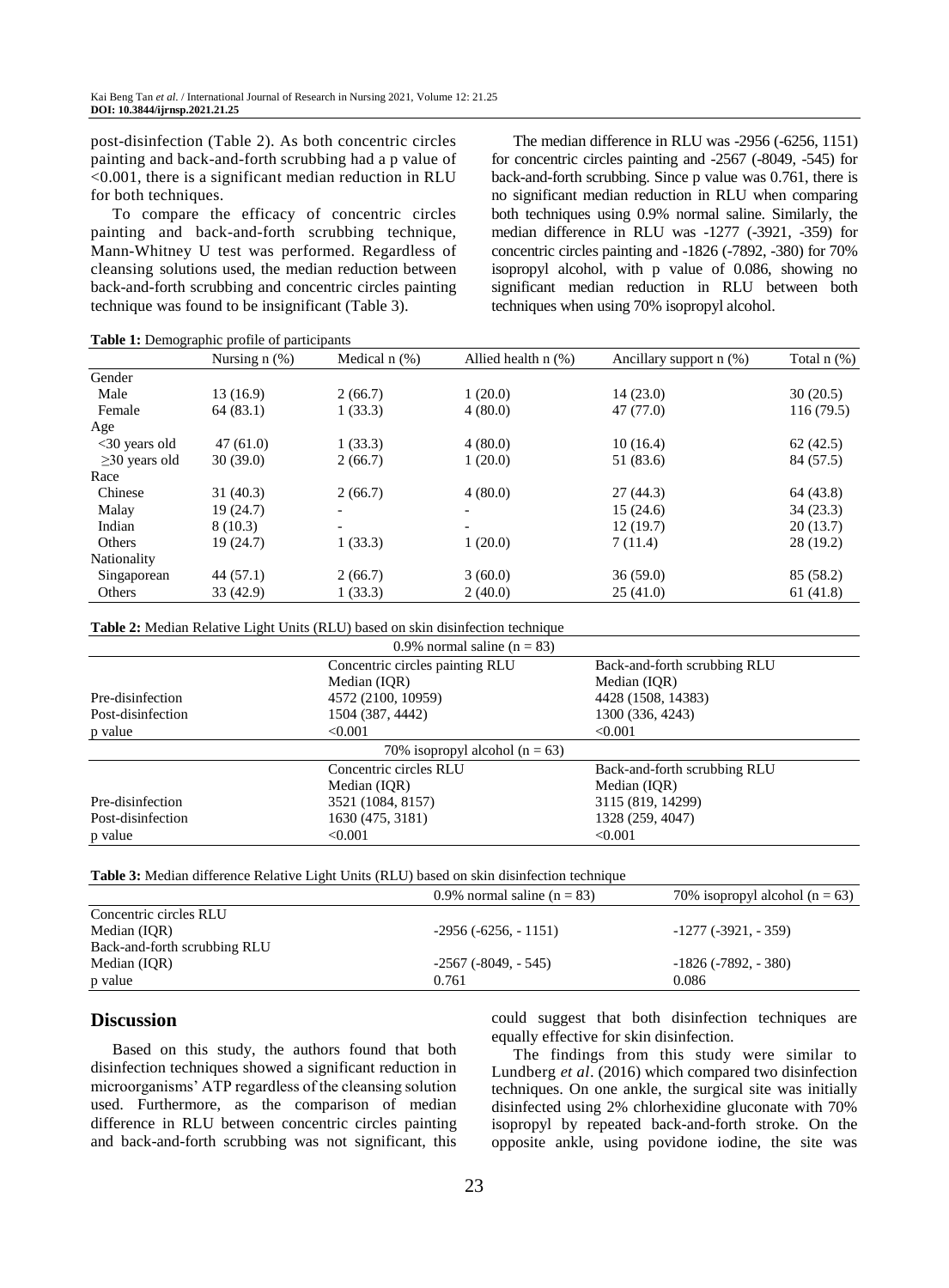initially scrubbed followed by centric circles application. Both disinfection techniques showed a reduction in Colony Forming Units (CFU) after the skin disinfection, but no significant difference was observed between the two disinfection techniques.

Likewise, Vagholkar and Julka (2012) studied surgical skin preparation involving iodophore painting in comparison to iodophore scrubbing followed by painting. While the study did not measure the reduction of microorganisms after skin disinfection, it was found that four patients developed SSI. However, no significant association between the disinfection techniques and development of SSI could be ascertained.

Thus, based on the studies performed by Lundberg *et al*. (2016) and Vagholkar and Julka (2012), it could imply that an additional attempt to scrub or paint the intended site before or after disinfection may not be beneficial in reducing the amount microorganisms or preventing SSI. Correspondingly, as demonstrated in this study, performing either concentric circles painting or backand-forth scrubbing is equally effective in reducing microorganisms' ATP on skin surfaces.

Nonetheless, it was observed that these previous studies differ in disinfection techniques, cleansing agents and outcome measurements. Whereas, in this study, to identify the most effective disinfection technique, each participants received only one cleansing solution (0.9% normal saline or 70% isopropyl alcohol) for both concentric circles painting and back-and-forth scrubbing techniques.

The authors acknowledge that to determine the ideal disinfection technique, the use of agar plates to culture CFU, monitoring postoperative SSI, or observing blood culture contamination rates would be preferred. While the 3M Clean-Trace is not a conventional tool to detect the presence of microorganisms on skin surfaces, it was selected based on its suitability as there was an ongoing pandemic during the time of study; Coronavirus Disease 2019 (COVID-19). The pandemic caused all available laboratory resources to be prioritised for COVID-19 testing and using agar plates to culture CFU was not possible due to lean manpower and resources. Unfortunately, the novelty of using the 3M Clean-Trace resulted in substantial data being voided due to oversensitivity of the device towards environmental conditions.

# **Conclusion**

Both concentric circles painting and back-and-forth scrubbing demonstrated a decrease in microorganisms' ATP on skin surfaces after disinfection. Despite so, comparison between the two disinfection techniques showed no significant difference. Henceforth, both disinfection techniques are equally effective and it is ideal to consider the patient's skin condition before selecting the appropriate skin disinfection technique.

## **Acknowledgement**

The authors would like to acknowledge Hui Cheng Tan from Clinical Governance, Sengkang General Hospital for performing the statistical analyses of this study.

# **Declaration**

The authors declare that there is no conflict of interest and this study was not supported by any grants from public agencies, commercial or not-for-profit sectors.

### **Author's Contributions**

All authors equally contributed in this work.

# **Ethics**

This study was approved by the SingHealth Centralised Institutional Review Board, Ref: 2020/2734 and all participants had consented to the study.

# **References**

3M. (2020). 3M Clean-Trace Surface ATP Test Swab.

- Baron, E. J., Weinstein, M. P., Dunne, W. M., Yagupsky, P., Welch, D. F., & Wilson, D. M. (2005). Cumitech 1C, blood cultures IV. Baron EJ, co-ordinating editor. ASM Press, Washington, DC.
- Gahloh, R., Nigam, C., Kumar, V., Yadav, G., & Anupurba, S. (2014). International Journal of Critical Illness and Injury Science, 4(2), 162-167, doi.org/10.4103/2229-5151.134184
- Hall, K. K., & Lyman, J. A. (2006). Updated review of blood culture contamination. Clinical Microbiology Reviews, 19(4), 788-802. doi.org/10.1128/CMR.00062-05
- Hensley, B. J., & Monson, J. R. (2015). Hospital-acquired infections. Surgery (Oxford), 33(11), 528-533. doi.org/10.1016/j.mpsur.2015.08.008
- Lundberg, P. W., Smith, A. A., Heaney, J. B., Wimley, W. C., Hauch, A. T., Nichols, R. L., & Korndorffer Jr, J. R. (2016). Pre-operative antisepsis protocol compliance and the effect on bacterial load reduction. Surgical Infections, 17(1), 32-37. doi.org/10.1089/sur.2015.107
- Mimoz, O., Lucet, J. C., Kerforne, T., Pascal, J., Souweine, B., Goudet, V., ... & CLEAN Trial Investigators. (2015). Skin antisepsis with chlorhexidine–alcohol versus povidone iodine-alcohol, with and without skin scrubbing, for prevention of intravascular-catheterrelated infection (CLEAN): An open-label, multicentre, randomised, controlled, two-by-two factorial trial. The Lancet, 386(10008), 2069-2077.

doi.org/10.1016/S0140-6736(15)00244-5

Reichman, D. E., & Greenberg, J. A. (2009). Reducing surgical site infections: A review. Reviews in Obstetrics and Gynecology, 2(4), 212. https://www.ncbi.nlm.nih.gov/pmc/articles/pmc28 12878/